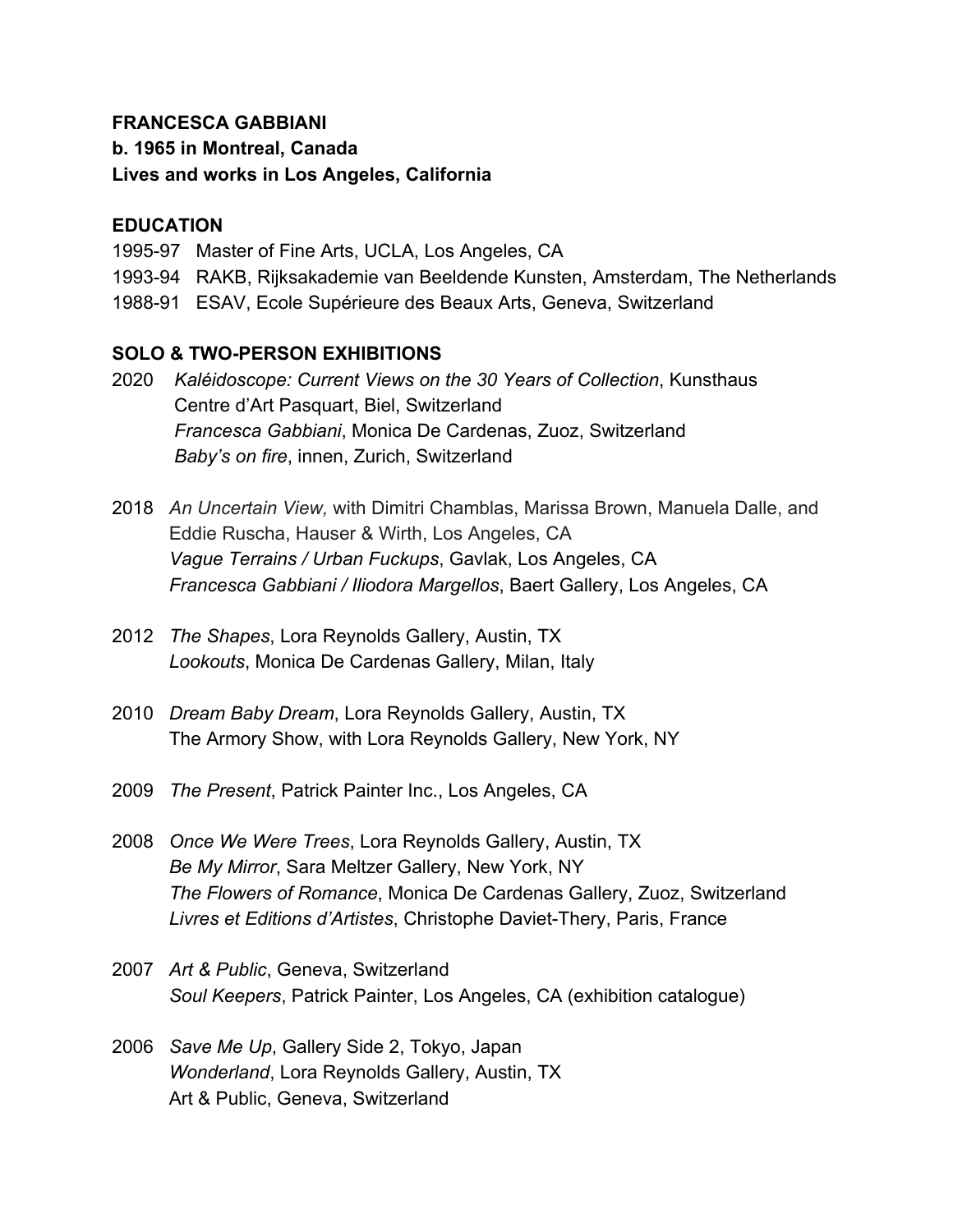*Daydream*, Monica De Cardenas Gallery, Milan, Italy

- 2005 Santa Barbara Contemporary Arts Forum, Santa Barbara, CA Karyn Lovegrove Gallery, Los Angeles, CA *Funny Business,* Christophe Daviet-Thery, Paris, France *Rooms of Joy*, CentrePasquArt, Kunsthaus Centre d'art, Biel Bienne, Switzerland (exhibition catalogue)
- 2004 *Francesca Gabbiani*, Marianne Boesky Gallery, New York, NY
- 2003 Art Basel, with Karyn Lovegrove Gallery, Miami Beach, FL *The Innermost Limits of Pure Fun*, Karyn Lovegrove Gallery, Los Angeles, CA DreamSpace, Kunstverein Wolfsburg, Wolfsburg, Germany
- 2001 *Francesca Gabbiani*, Karyn Lovegrove Gallery, Los Angeles, CA *Francesca Gabbiani*, Art & Public, Geneva, Switzerland *Hammer Projects: Francesca Gabbiani*, Hammer Museum, Los Angeles, CA ] (exhibition catalogue)
- 1999 *Go to the Rainbow*, Gallery I-20, New York, NY  *Fancy*, Gallery Art & Public, Geneva, Switzerland
- 1998 *Memories to Chew*, Francesca Gabbiani & Dennis Cooper, MAMCO, Museum of Modern and Contemporary Art, Geneva, Switzerland (Placette Award) (exhibition catalogue) *Vicious*, Gallery I-20, New York, NY (exhibition catalogue)
- 1996 *Souvenirs From LA*, Gallery Art & Public, Geneva, Switzerland
- 1994 *Vidéo-clips de The Dogs*, Espace Flon, Lausanne, Switzerland

## **SELECTED GROUP EXHIBITIONS**

2020 *NONE OF THE ABOVE: 2004-2020*, organized by John M. Armleder, Kanal - Centre Pompidou, Brussels, Belgium *Summer Group Exhibition*, with Dean Sameshima and Marnie Weber, Gavlak, Los Angeles, CA *Drive-By-Art*, Los Angeles, CA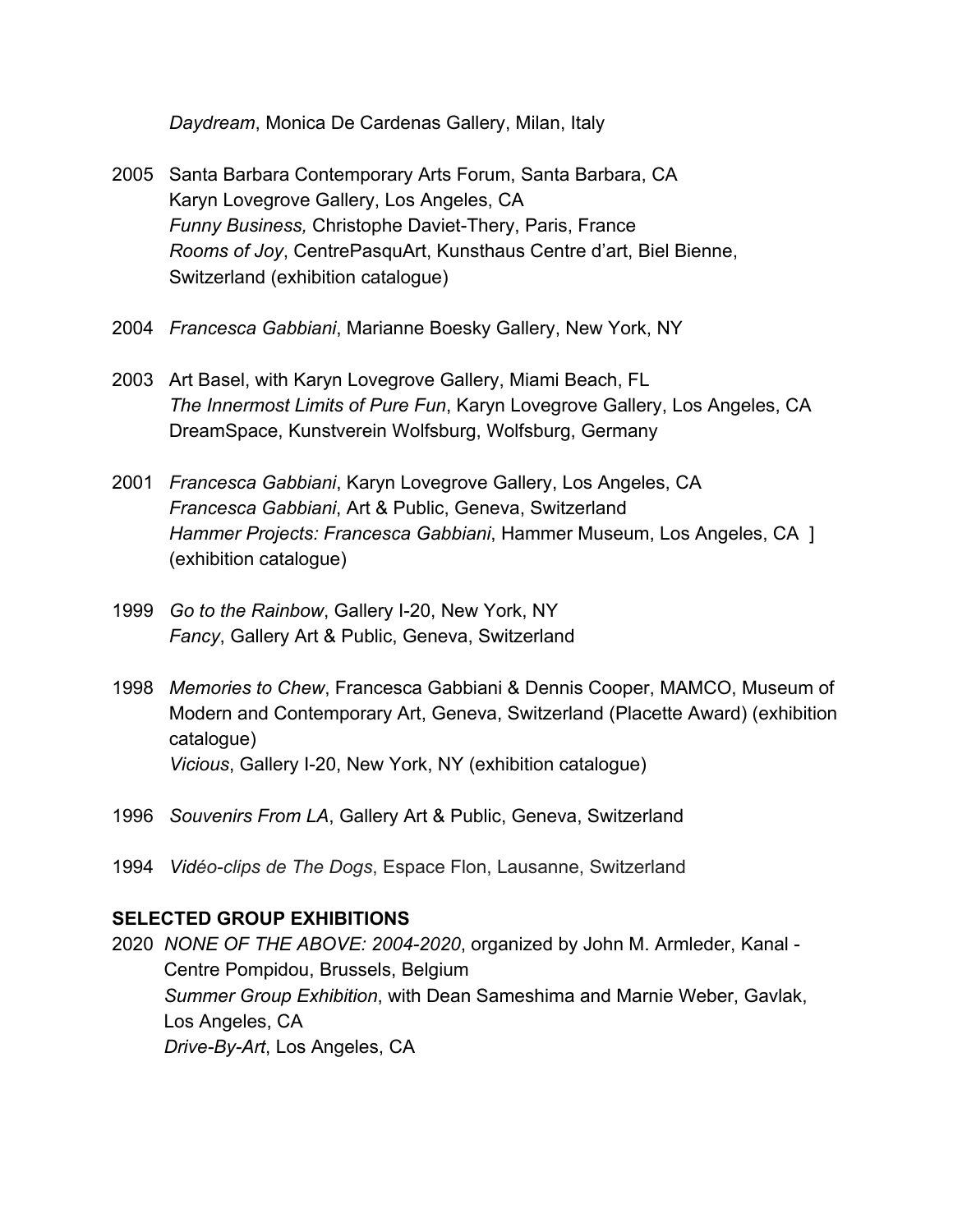- 2019 *LA on Fire*, Wilding Cran Gallery, Los Angeles, CA *Inaugural Exhibition*, Gavlak, Los Angeles, CA *Los Amoureuses*, Show Gallery, Los Angeles, CA *Sète - Los Angeles*, Sète, France; Show Gallery, Los Angeles, CA *The Fight: Abstraction vs. Figuration*, Kunstgenerator, Geneva, Switzerland
- 2018 *As You Like It*, Praz-Delavallade, Los Angeles, CA *How They Ran*, Over the Influence, Los Angeles, CA
- 2017 *Concrete Island*, Venus Over Manhattan, Los Angeles, CA
- 2016 *GVA ← → JFK*, Museum of Modern and Contemporary Art, Geneva, Switzerland
- 2015 *Ten Year Anniversary*, Gavlak, Los Angeles, CA *Paperworks*, The Craft and Folk Art Museum, Los Angeles, CA *Summer Group Exhibition*, Gavlak, Los Angeles, CA *The Afghan Carpet Project*, Hammer Museum, Los Angeles, CA *Don't Shoot the Painter*, Galleria d'Arte Moderna Milano, Italy
- 2014 *My Self is An Other,* The Underground Museum, Los Angeles, CA *Summer Show,* Lora Reynolds Gallery, Austin, TX
- 2013 *Seance,* Coagula Curatorial, Los Angeles, CA *Kiss Me Deadly*, Paradise Row, London, United Kingdom Galerie Gmurzynska, St. Moritz, Switzerland
- 2012 2nd Mardin Biennale, Mardin, Turkey
- 2011 *The Archaic Revival*, La Cienegas Projects, Los Angeles, CA
- 2009 Houseguest (curator), Hammer Museum, Los Angeles, CA *Trouble in Paradise: Examining Discord in Nature and Society*, Tucson Museum of Art, Tucson, AZ (exhibition catalogue) *Under the Knife*, Armory Center for the Arts, Pasadena, CA (exhibition catalogue) *On Paper*, Monica De Cardenas Gallery, Zuoz, Switzerland
- 2006 *Vanitas*, Marc de Puechredon, Basel, Switzerland *Off the Shelf*: *New Forms in Contemporary Artists' Books*, Frances Lehman Loeb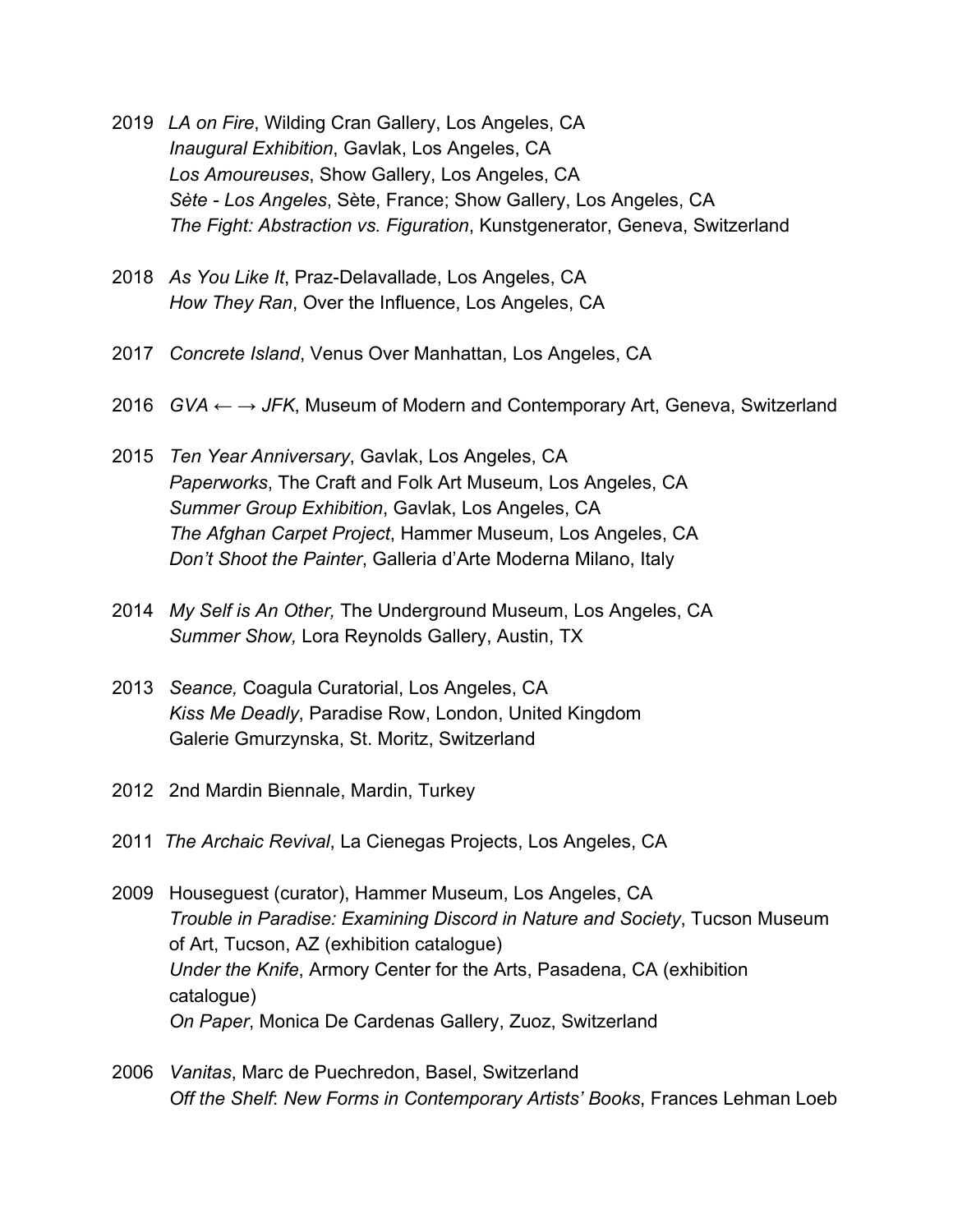Art Center, Vassar College, Poughkeepsie, New York (exhibition catalogue)

- 2008 *My Generation*, Spichernohe, Köln, Germany  *Wunderkammer: A Century of Curiosities*, MoMA New York  *Wall Rockets: Contemporary Artists and Ed Ruscha*, The FLAG Art Foundation, New York, NY
- 2007 *Double XX-Rated: Where The Girls Are*, Stellan Holm Gallery, New York *5 rencontres d'artistes*, &: Aurelie Geslin Christophe Daviet-Thery, Paris, France *Summer Show*, Lora Reynolds Gallery, Austin, Texas *Ten Years,* Emily Tsingou Gallery, London, United Kingdom
- 2006 *Works on Paper*, Patrick Painter Inc, Santa Monica, CA *New Trajectories: Relocations: Recent painting, drawing and multi-media work from the Ovitz Family Collection, Los Angeles*; Cooley Gallery, Reed College, Portland, OR *Off the Shelf: New Forms in Contemporary Artists' Books*, Frances Lehman Loeb Art *Center*, Vassar College, Poughkeepsie, New York
- 2005 *Follow Me: A Fantasy*, Arena 1 Gallery, Santa Monica, CA
- 2004 *Project Ruinart with &:*, Paris, France *Paper*, Patricia Faure Gallery, Santa Monica, CA *The Dogs* (curator), Karyn Lovegrove Gallery, Los Angeles, CA (exhibition catalogue) Emily Tsingou Gallery, London, United Kingdom *Seeing Other People*, Marianne Boesky Gallery, New York, NY
- 2003 Galerie Tache-Levy, Antwerp, Belgium *Light and Spaced Out*, organized by Carlos Cardenas, Galerie Loevenbruck, Paris, France; Fonds Regional d'Art Contemporain, Brest, France *Within, Alongside and Between Spaces*, Kunstverein Wolfsburg, Germany Marianne Boesky Gallery, New York, NY
- 2002 *Painting On The Move*, Kunsthalle Basel, Basel, Switzerland *Play It As It Lays: 17 Artists From Los Angeles*, The London Institute Gallery, Millbank, London, United Kingdom *Cut; Francesca Gabbiani, Simon Periton, Eva Rothschild,* Karyn Lovegrove Gallery, Los Angeles, CA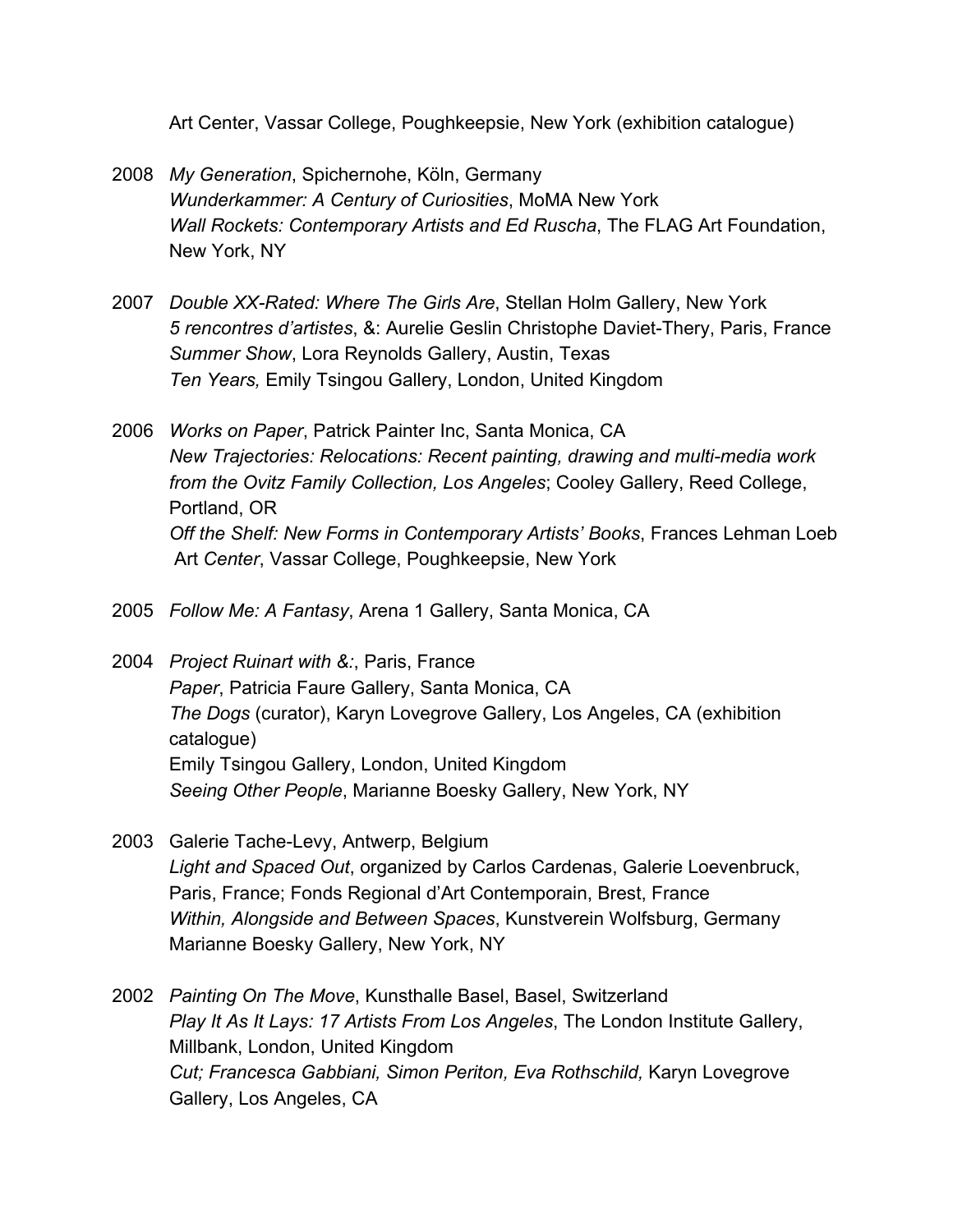- 2001 *New Prints 2001/Summer*, International Print Center, NY *By Hand: Pattern, Precision, & Repetition in Contemporary Drawing*, University Art Museum, California State University, Long Beach, CA *Record Collection*, Forde, Geneva Switzerland
- 2000 *Art on Paper,* Weatherspoon Art Gallery, University of North Carolina, Greensboro, NC (exhibition catalogue)
- 1999 *Spellbound*, Karyn Lovegrove Gallery, Los Angeles, CA Studio Guenzani, Milan, Italy *Hair styling*, Toasting Agency Project, Paris, France *The Temptations*, curated by Dennis Cooper, Marc Foxx Gallery, Los Angeles, CA
- 1998 *Dog days are ove*r (Curated by Nicholas Tremblay), Swiss Cultural Center, Paris, France *Freie Sicht aufs Mittelmeer*, (Curated by Bice Curiger), Kunsthaus, Zurich **Switzerland** Schirn Kunsthalle Frankfurt, Frankfurt, Germany
- 1997 *Malibu Sex Party,* Purple Fine Arts, Los Angeles, CA *504*, Curated by John Armleder, Center for Art, Media & Design, Braunschweig, Germany (exhibition catalogue)
- 1996 *Confrontations*, Museum of Art, Nyon, Switzerland Museum of Modern and Contemporary Art, Geneva, Switzerland *Young Art,* Kunsthalle Bern, Bern, Switzerland (Providentia Award) *CE Collection*, Museum Bonnefeld, Maastricht, The Netherlands
- 1995 *Lost Property, Great Western Studios*, London, United Kingdom; W139, Amsterdam, The Netherlands; Kunsthalle Glarus, Glarus, Switzerland
- 1993 *Peinture*, Art & Public, Geneva, Switzerland

#### **PERFORMANCES**

2019 *Sète – Los Angeles*, with Manuella Dalle, Kim Gordon, and Eddie Ruscha, Show Gallery,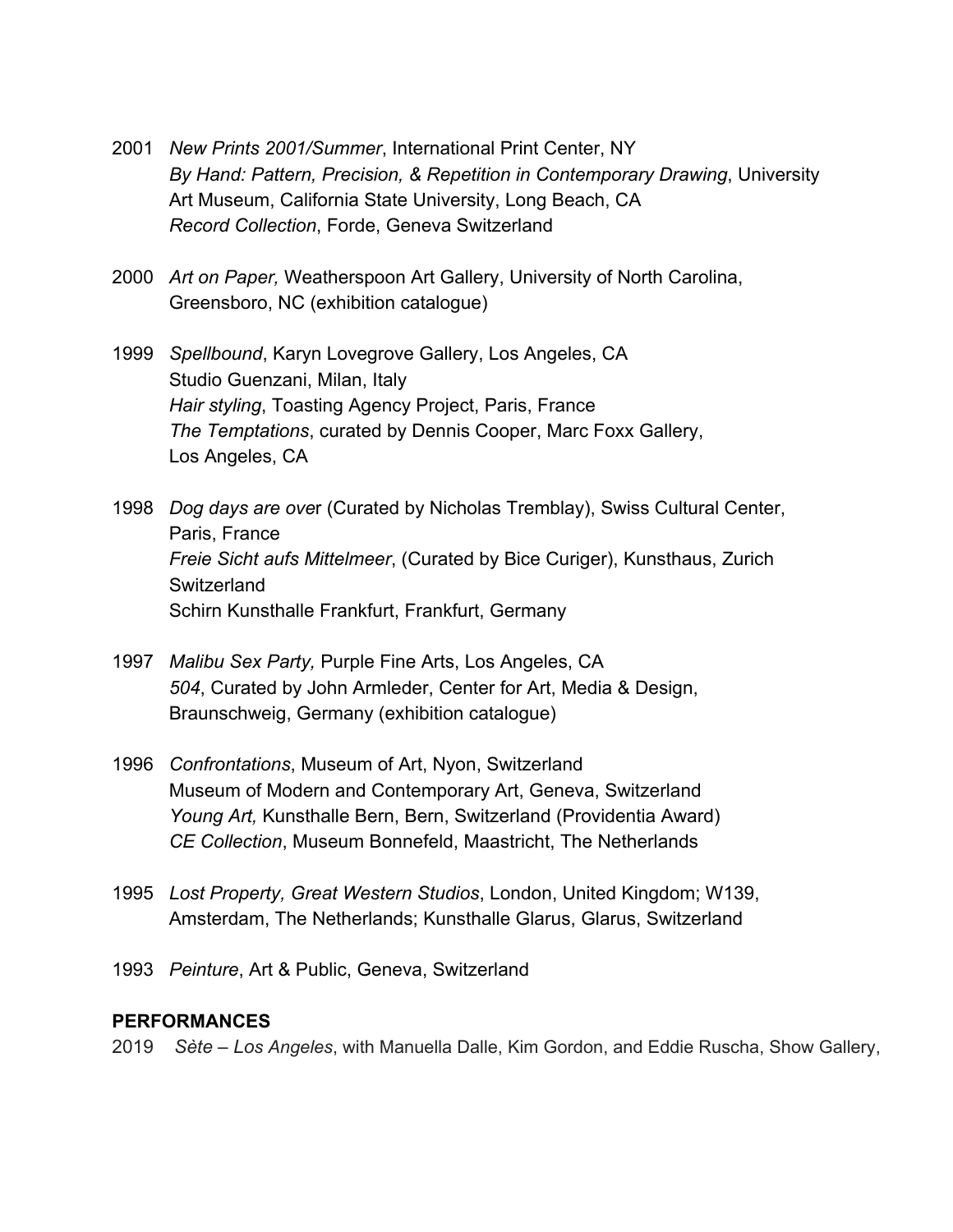Los Angeles, CA

2018 *Vague Terrains / Urban Fuckups*, with Dimitri Chamblas and Kim Gordon, Gavlak, Los Angeles, CA

#### **COLLABORATIONS**

1997 *Ovaltone*, with Gregg Einhorn, Evan Holloway, and Amir Zaki (vinyl record)

### **SELECTED PUBLICATIONS & EXHIBITION CATALOGUES**

- *2019 Babys on fire*, innen, Zurich *Sète - Los Angeles*, Sète - Los Angeles, Sète
- 2018 *Vague Terrains / Urban Fuckups*, innen, Zurich
- 2015 *Don't Shoot the Painter: Dipinti Dalla UBS Art Collection*, Skira
- 2009 *Trouble in Paradise: Examining Discord in Nature and Society*, Tucson Museum of Art and Historic Block, Tucson (group exhibition catalogue)  *Under the Knife*, Armory Center for the Arts Letterpress Studio, Pasadena (group Exhibition catalogue)
- 2008 *Mythym*, by Trinie Dalton, Picturebox, Brooklyn
- 2007 *Soul Keepers*, Patrick Painter Inc., Los Angeles (solo exhibition catalogue)
- 2006 *Off the Shelf*: *New Forms in Contemporary Artists' Books*, Frances Lehman Loeb Art Center, Print Craft, Inc., St. Paul (group exhibition catalogue)
- 2005 *Rooms of Joy*, CentrePasquArt, Biel/Bienne (solo exhibition catalogue) *White Book*, with text by Amy Gerstler, XN éditions, Christophe Daviet-Thery, Paris
- 2004 *Dogs*, edited by Casey McKinney, Los Angeles (curated exhibition catalogue)
- *2003 Faster, Jim*, by Raymond Pettibon, Hamilton Press, Los Angeles
- 2000 *Art on Paper*, Weatherspoon Art Gallery, Greensboro (group exhibition catalogue)
- 1998 *Memories to Chew*, Francesca Gabbiani & Dennis Cooper, MAMCO, Museum of Modern and Contemporary Art, M+H, Geneva (two-person exhibition catalogue)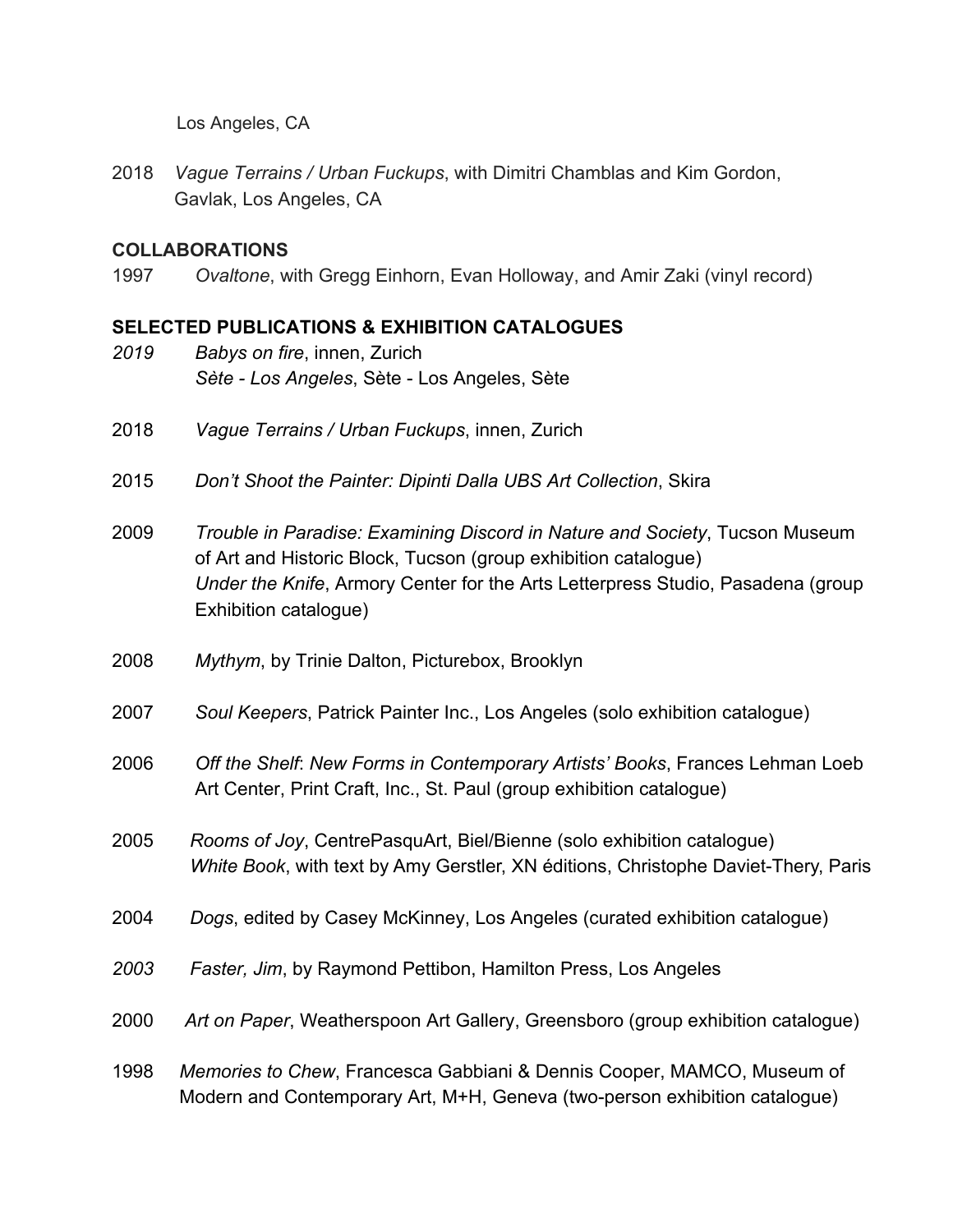*Vicious*, Gallery I-20, New York (solo exhibition catalogue) *CH Creatio Helvetica*, Benteli, Salenstein

- 1997 *504*, Curated by John Armleder, Center for Art, Media & Design, 404, Braunschweig (group exhibition catalogue) *Auguste, chien d'aveugle*, Foundation Moet et Chandon Suisse pour l'Art, Geneva (group exhibition catalogue)
- 1995 *Freistragerinnen und Preistrager des Eidgenossischen Wettbewerbs fur Freie Kunst Laureates et Laureats du Concours Federal Des Beaux-Arts*, Print On, Zurich
- 1993 *Peinture*, Art & Public, Geneva (exhibition catalogue)

## **AWARDS AND DISTINCTIONS**

- 1998 Placette Award, Geneva, Switzerland
- 1996 Providentia Award, Switzerland
- 1995 Federal Award of Art, Switzerland
- 1994 Uriot Award, RAKB, Amsterdam, The Netherlands Federal Award of Art, Switzerland
- 1993 Federal Award of Art, Switzerland

## **PUBLIC COLLECTIONS**

CentrePasquArt, Biel, Switzerland City of Geneva, Switzerland Hammer Museum Hood Museum of Art Los Angeles County Museum of Art The Metropolitan Museum of Art The Museum of Modern Art, New York, NY Microsoft Art Collection The Museum of Contemporary Art, Los Angeles, CA National Collection, Switzerland OCE Collection, The Netherlands UBS Art Collection

Yale University Art Gallery

## **PRESS**

2020 Henkes, Alice. "Die schone Lust am Schrecken," Artmapp, August-October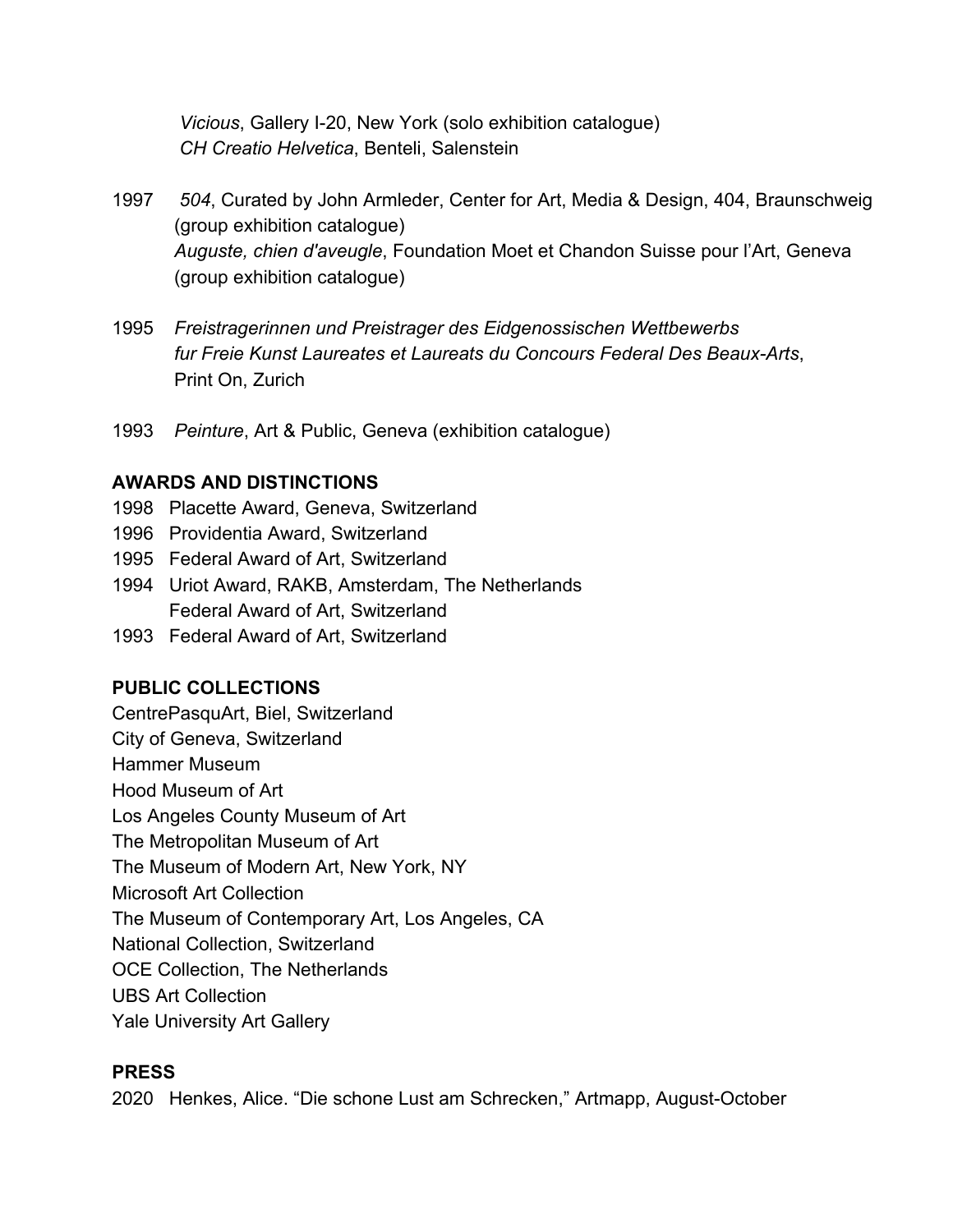Fuchs, U. Marina. "Zwei grosse Namen zu ungewhonter Zeit," Kultur Region, May 20.

- 2018 Campone, Isabelle. "Los Angeles, Cité des Art," *L'Officiel Suisse*, October "Kim Gordon and Dimitri Chamblas' Performance during Francesca Gabbiani's 'Vague Terrains/Urban Fuckups,'" *Purple Television*, October 8 Mallinson, Constance. "Francesca Gabbiani at Gavlak Gallery", *Art and Cake LA*, May 18. Zellen, Jody. "Francesca Gabbiani: "Vague Terrains/Urban Fuckups" Abstracting the Observable World", *Art Now LA.* Philip-Drohojowska, Hunter. "Francesca Gabbiani at Gavlak", *KCRW Art Talk*, May 10. Miranda, Carolina. "Datebook: Photos of Los Angeles and paper works that record forgotten urban spaces", *Los Angeles Times*, April 12. Olivar, Amanda Quinn. "Francesca Gabbiani," *Curator*, March 28. Grenier, Gary. "LA Story - Francesca Gabbiani, Artist", RTS Culture,  *Télévision Suisse*, April 30. Pagel, David. "Where the Landscape Painting Take Some Imaginative Turns", *Los Angeles Times,* February 23.
- 2016 Blasberg, Derek. "See Neil Patrick Harris and David Burtka's House in New York City", *Architectural Digest*, December 30.
- 2015 Slenske, Michael. "Paper Takes Center Stage at Los Angeles's Craft and Folk Art Museum," *Architectural Digest*, September 23. Ghorashi, Hannah. "Gavlak Gallery Adds Four New Artists To It's L.A. Roster", *Artnews.com* July 29. Blasburg, Derek. "See How Actors Neil Patrick Harris and David Burtka Outfitted Their New York City Home," Architectural Digest, March 2015.
- 2013 Bollen, Christopher. "Francesca Gabbiani", Interview Magazine.
- 2012 Mohseni, Yasmine. "Beyond the White Cube: Francesca Gabbiani on Utopia and Dystopia", The Huffington Post, May 4.
- 2010 Brenner, Wayne Alan. "'Francesca Gabbiani: Dream Baby Dream' The Artist Crafts Densely Layered Cut-paper Works of Inspirational Beauty", The Austin Chronicle, May 28.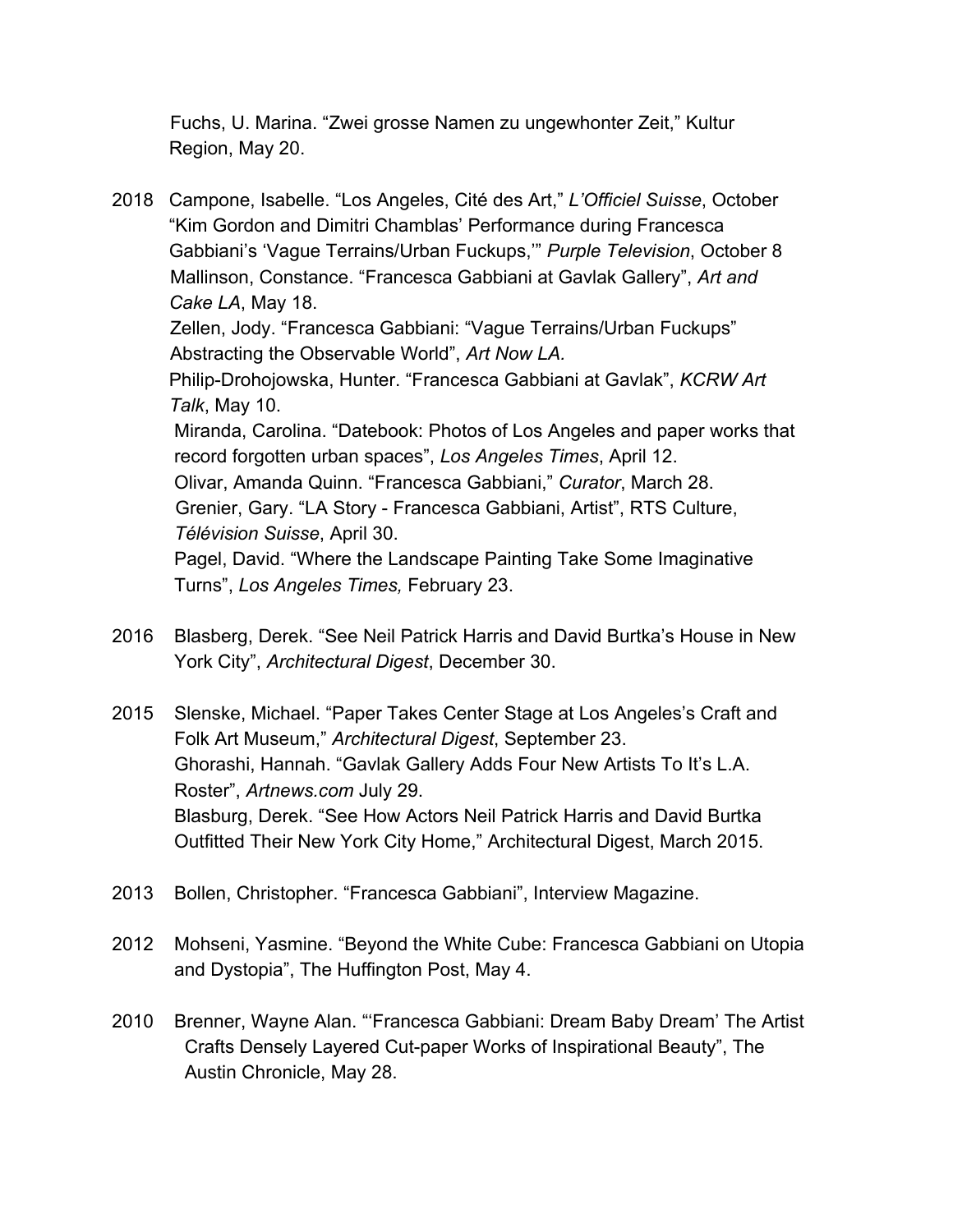- 2008 Egan, Maura. "Whirls of Interiors," The New York Times Magazine, Spring. Torzini, Gaia. "Mostre/Alla Sara Meltzer Gallery "Be My Mirror di Francesca Gabbiani. Specchi delle nostre brame." America Oggi , November 25.
- 2006 DiPietro, Monty. "Collages Catch a Fire, New art scene," The Japan Times, March 9. Shirazi, Reza. "Francesca Gabbiani: Wonderland," Voices of Art Magazine, vol 14.1. "Scare me up," Window of Arts, April. "Francesca Gabbiani, Scare me up," Studio Voice, April.
- 2005 LeBlanc, Sydney. "Slicing wood and steel for a collage artist's studio," New York Times, Dec. 29. "Francesca Gabbiani," FRAME Art Magazine, September/October
- 2004 Goddard, Donald. Review: Francesca Gabbiani, New York Art World, June. Where to buy, Francesca Gabbiani, The Week, April 16.
- 2003 Bonnet, Frederic. Made in L.A., Vogue, Paris, France, June, p 214 Within, Alongside and Between Spaces, Doris Berger, Kunstverein Wolfsburg, **Germany**

2002 Gingeras, Alison. Painting on the Move, Artforum, New York, November, p181 Cooper, Bernard. Speak, Memory, Los Angeles Magazine, Los Angeles, November, pp 138 -141 Smith, Roberta. Europe Shows the Staying Power of Paint, The New York Times, July 21. Sorkin, Jenni. Francesca Gabbiani, Karyn Lovegrove Gallery, Los Angeles, Frieze, London, Issue 65, March, pp 92-93 Young, Paul. Collage Chemist, Angeleno, Los Angeles, No 16, January/February, pp 146-147 Wood, Eve. Beautiful Dislocation, artnet.com, New York, January 9. Myers, Holly. Francesca Gabbiani at UCLA Hammer Museum, LA Weekly, Los Angeles, March 23- 29.

2001 Bovier, Lionel. (ed.), Across: Swiss Art 1975-2000, Geneva, Skira, pp 84-85 Annaccone, Carmine. Francesca Gabbiani: Bugdom, Artext, Los Angeles, No 74, August- October, pp 46-47 Cheng, Scarlet. Look Ma, No Computers, Los Angeles Times - Calendar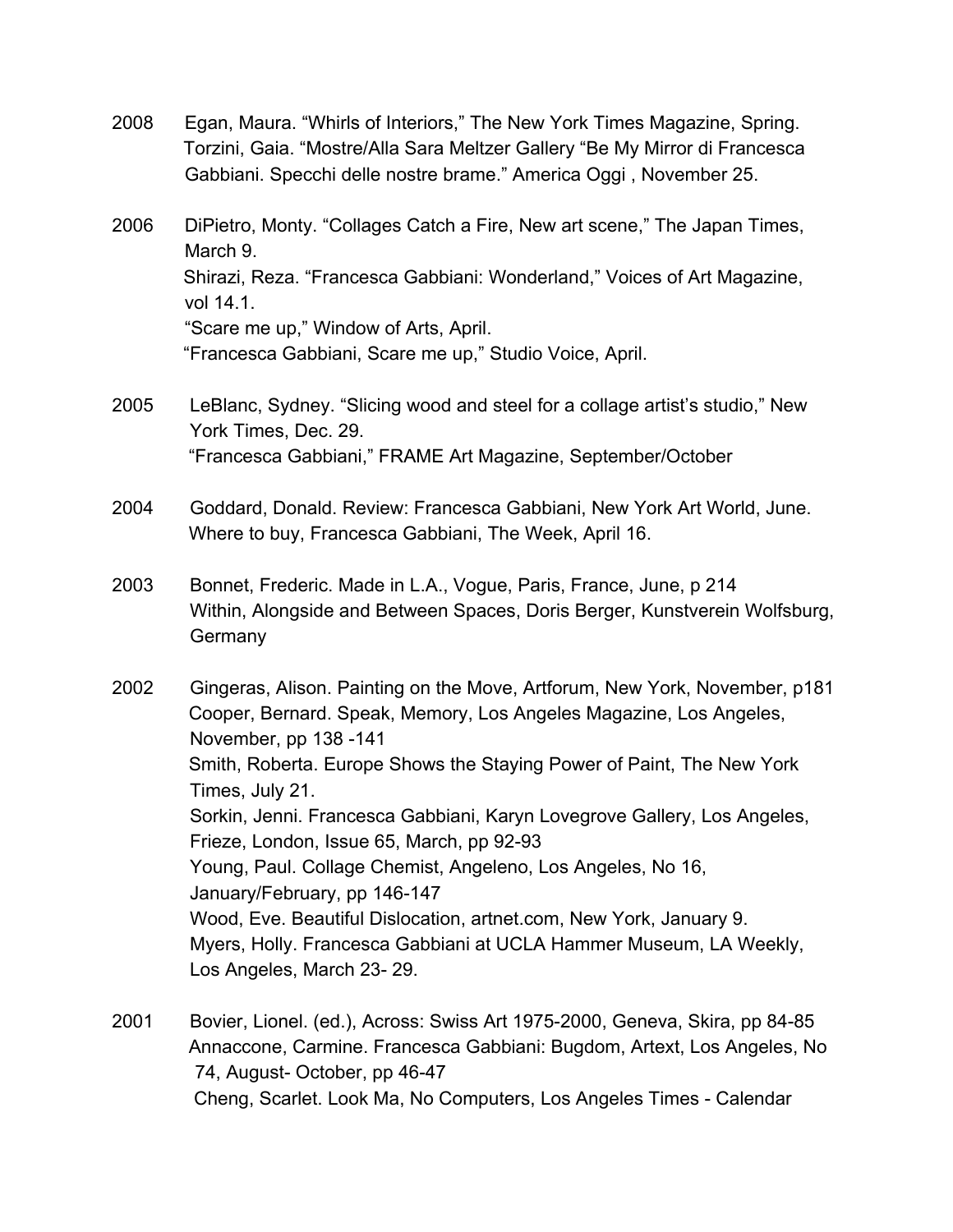Sunday, Los Angeles, August 26, p 52

2000 Fratto OBrien, Draza. Francesca Gabbiani at the UCLA Hammer Museum, Artweek, Los Angeles. Dunlop, Jennifer. Francesca Gabbiani at Karyn Lovegrove, Art Issues, Los Angeles, November/December, p 46 Pagel, David. Review, Los Angeles Times, Los Angeles, June 16. Hainley, Bruce. Spellbound: Karyn Lovegrove Gallery, Artforum, New York, January, pp 119- 120 Hair Styling: The Cut of the Month: Francesca Gabbiani, When Farrah's Hair was Everywhere, Search for Art, Bologna, Italy, No 3, January.

1998 Hainley, Bruce. Francesca Gabbiani: I-20, Artforum, New York, Vol 37, No 2, October, p 126 Nicol, Michelle. feature on a few artists from Freie Sicht aus Mittelmeer, Bolero Magazine, Zurich, June, pp 58-69 Francesca Gabbiani: I-20, Contemporary Report, June. Curiger, Bice and Hans Ulrich Obrist. An interview about Swiss Art and Freie Sicht aufs Mittelmer, Artforum, New York Hainley, Bruce, Sex Party, Purple, Artforum, New York, Vol 36, No 6, February, p 98 Curiger, Bice. Freie Sicht aufs Mittelmeer, Zurich, Kunsthaus Zurich, pp 162-163, 294 Cooper, Dennis. Too Cool for School, Spin Magazine, New York, July, pp 86-94

- 1997 Auguste, chien d'aveugle (exhibition catalogue), Geneva, Foundation Moet et Chandon Suisse pour l'Art, pp 68-71 Young, Paul. An A for Art, Buzz Magazine, Los Angeles, June/July, p 34
- 1996 Cooper, Dennis. The Best of 96, Artforum, New York, November, p 13 Louis Lucker and Rutger Pontzen, OCE Collection (exhibition catalogue), Maastricht, The Netherlands, Museum Bonefeld, p 82
- 1995 Glove and The Dogs, Zapp Magazine, Amsterdam No 4, Time: 2 minutes Federal Award, Switzerland (exhibition catalogue), Glarus, Switzerland, Kunsthalle Glarus.